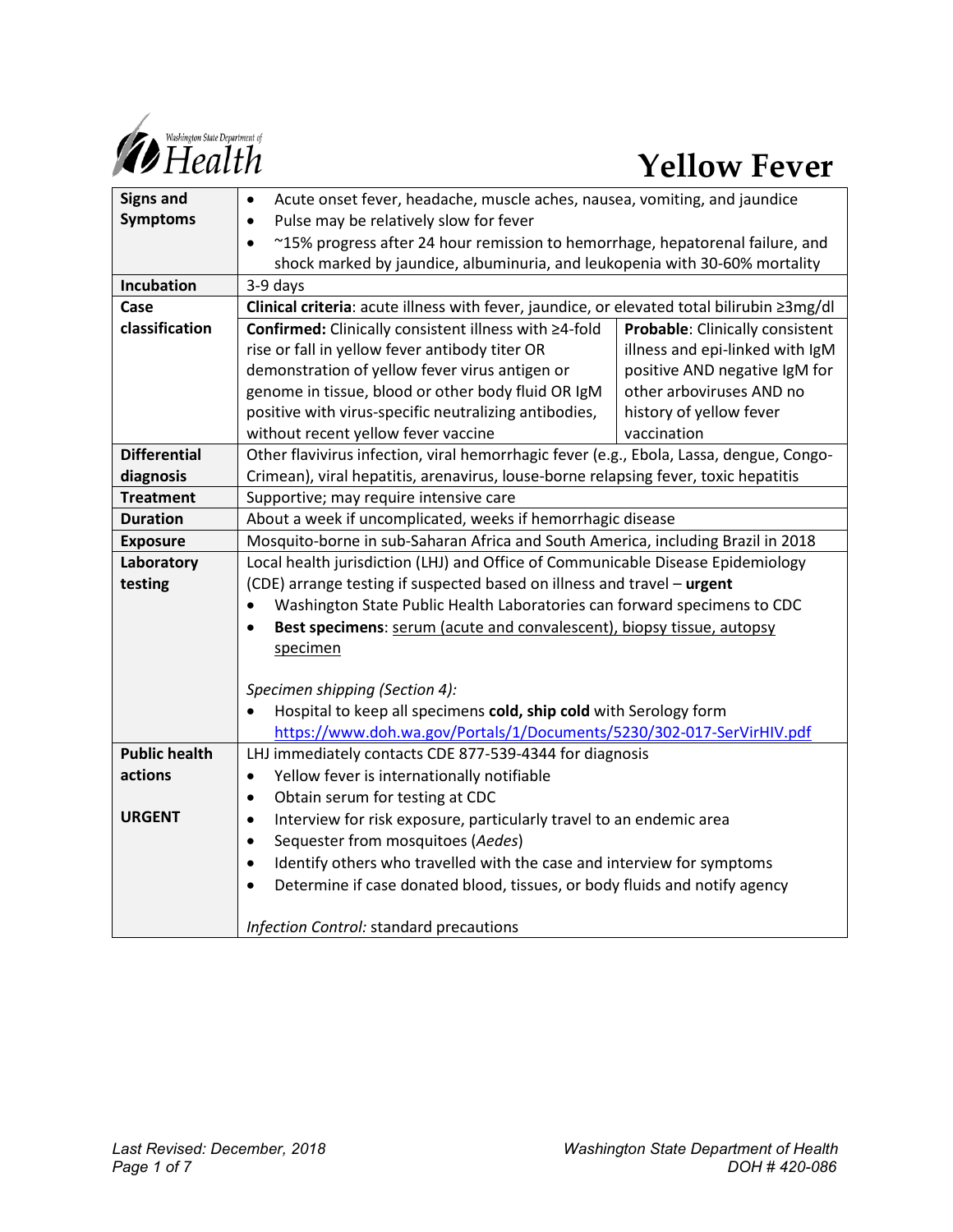# **Yellow Fever**

#### **1. DISEASE REPORTING**

#### **A. Purposes of Reporting and Surveillance**

- 1. To identify cases of yellow fever associated with travel.
- 2. To prevent further spread of the disease within the United States.

#### **B. Legal Reporting Requirements**

- 1. Health care providers: **immediately notifiable to local health jurisdiction.**
- 2. Health care facilities: **immediately notifiable to local health jurisdiction.**
- 3. Laboratories: isolation of yellow fever virus, or detection of viral antigen, antibody or nucleic acid **immediately notifiable to local health jurisdiction of the patient's residence**; specimen submission is required – serum (2 business days).
- 4. Local health jurisdictions: **suspected and confirmed cases are immediately notifiable** to the Washington State Department of Health (DOH) Office of Communicable Disease Epidemiology (CDE) (206-418-5500 or 1-877-539-4344).

#### **C. Local Health Jurisdiction Investigation Responsibilities**

- 1. Alert CDE about possible cases.
- 2. Facilitate transport of specimens to the Washington State Department of Health Public Health Laboratories (PHL) if initial testing or confirmatory testing is needed. Please call CDE prior to submitting specimens (206-418-5500).
- 3. Report all *confirmed* and *probable* cases to CDE (see definitions below). Complete the Yellow Fever case report form [\(https://www.doh.wa.gov/Portals/1/Documents/5100/210-](https://www.doh.wa.gov/Portals/1/Documents/5100/210-064-ReportForm-Yellow.pdf) [064-ReportForm-Yellow.pdf\)](https://www.doh.wa.gov/Portals/1/Documents/5100/210-064-ReportForm-Yellow.pdf) and enter the data into the Washington Disease Reporting System (WDRS) as "Yellow Fever."

# **2. THE DISEASE AND ITS EPIDEMIOLOGY**

#### **Background**

Yellow fever is a very rare cause of illness among travelers arriving in the United States. The disease is known to occur only in tropical and subtropical Africa and South America. CDC recommended vaccine for some areas of Brazil due to an outbreak beginning in 2017.

#### **A. Etiological agent**

The etiologic agent is an RNA virus of the genus *Flavivirus* and family Flaviviridae.

#### **B. Description of Illness**

Symptoms typically begin with fever, chills, headache, muscle aches, nausea and vomiting. The pulse may be slow and out of proportion to the fever (Faget's sign). Jaundice is moderate early in the disease and increases later. Albuminuria often helps to distinguish yellow fever from other causes of viral hepatitis. Leukopenia appears early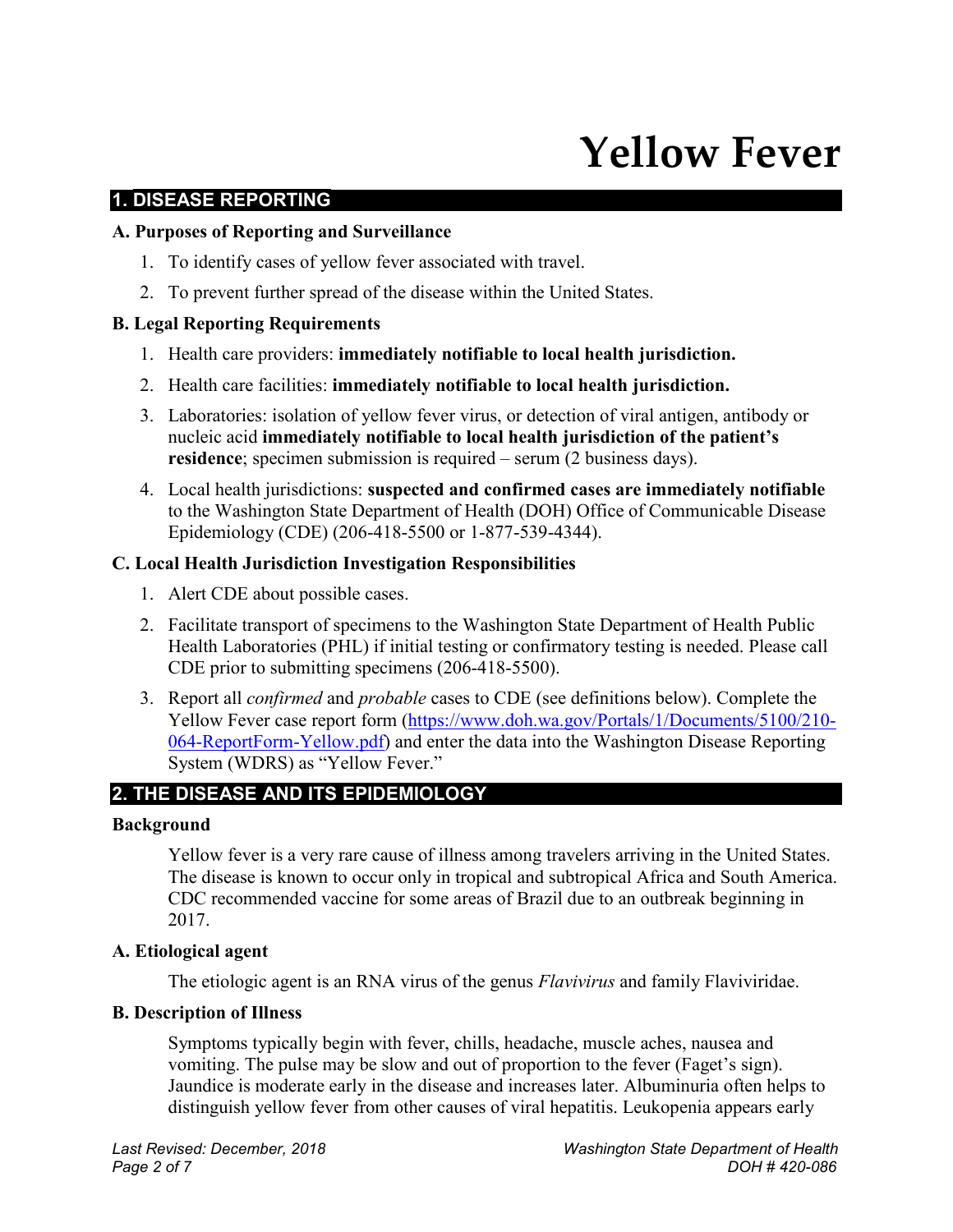and peaks about the fifth day of illness. Although up to 85% of illnesses resolve at this stage, after a 2-24 hour remission others progress to severe disease. During this stage, patients develop liver failure, renal failure, and hemorrhagic symptoms characterized by epistaxis, gingival bleeding, hematemesis (coffee-ground or black vomit), and melena (black stool). Up to 60% of cases that progress to severe disease are fatal.

#### **C. Yellow fever in Washington State**

No cases of wild-type yellow fever disease have ever been reported in Washington. One case of yellow fever vaccine-associated viscerotropic disease was reported in 2002, and one case of yellow fever vaccine-associated neurologic disease was reported in 2018.

#### **D. Vectors and Reservoirs**

There are three transmission cycles for yellow fever virus – a *sylvatic* (or *jungle*) cycle involving mosquitoes and non-human primates; an *intermediate* cycle involving various *Aedes* mosquito species and humans or nonhuman primates in African savannahs; and an *urban* cycle involving *Aedes aegypti* and humans. The sylvatic cycle is restricted to tropical regions of Africa and South America with a few hundred cases annually, usually young adult males who work in forested areas. The intermediate cycle occurs in the humid savannah of Africa, where infected mosquitoes feed on both monkeys and humans.

Reinfestation with *Ae. aegypti* in many areas (including the southern United States) would raise the risk of urban yellow fever transmission should a yellow fever-viremic person arrive in those areas. Humans are not essential for maintaining the jungle cycle but are the primary amplifying host in the urban cycle.

#### **E. Modes of Transmission**

Except on very rare occasions, yellow fever is acquired through the bite of an infected mosquito. The virus can be transmitted through blood, body fluid, or tissue.

California reported transfusion-associated transmission of the attenuated yellow fever vaccine strain in 2009 [\(https://www.cdc.gov/mmwr/preview/mmwrhtml/mm5902a2.htm\)](https://www.cdc.gov/mmwr/preview/mmwrhtml/mm5902a2.htm). Despite serologic evidence of transmission, no adverse events in blood recipients were attributed to the transfused virus. Also in 2009, a breast-fed, three-week-old infant had confirmed yellow fever vaccine-associated meningoencephalitis after maternal vaccination.

#### **F. Incubation Period**

Three to nine days.

#### **G. Period of Communicability**

Yellow fever is not directly transmitted person-to-person, but can be indirectly transmitted among persons via a mosquito vector as described above in the intermediate and urban transmission cycles. The disease is readily transmitted where many susceptible people and abundant vector mosquitoes coexist. Viral concentration in blood is adequate to infect mosquitoes from shortly before fever onset through the fifth day of illness. Once infected, mosquitoes remain so for life. See above for vaccine strain transmission.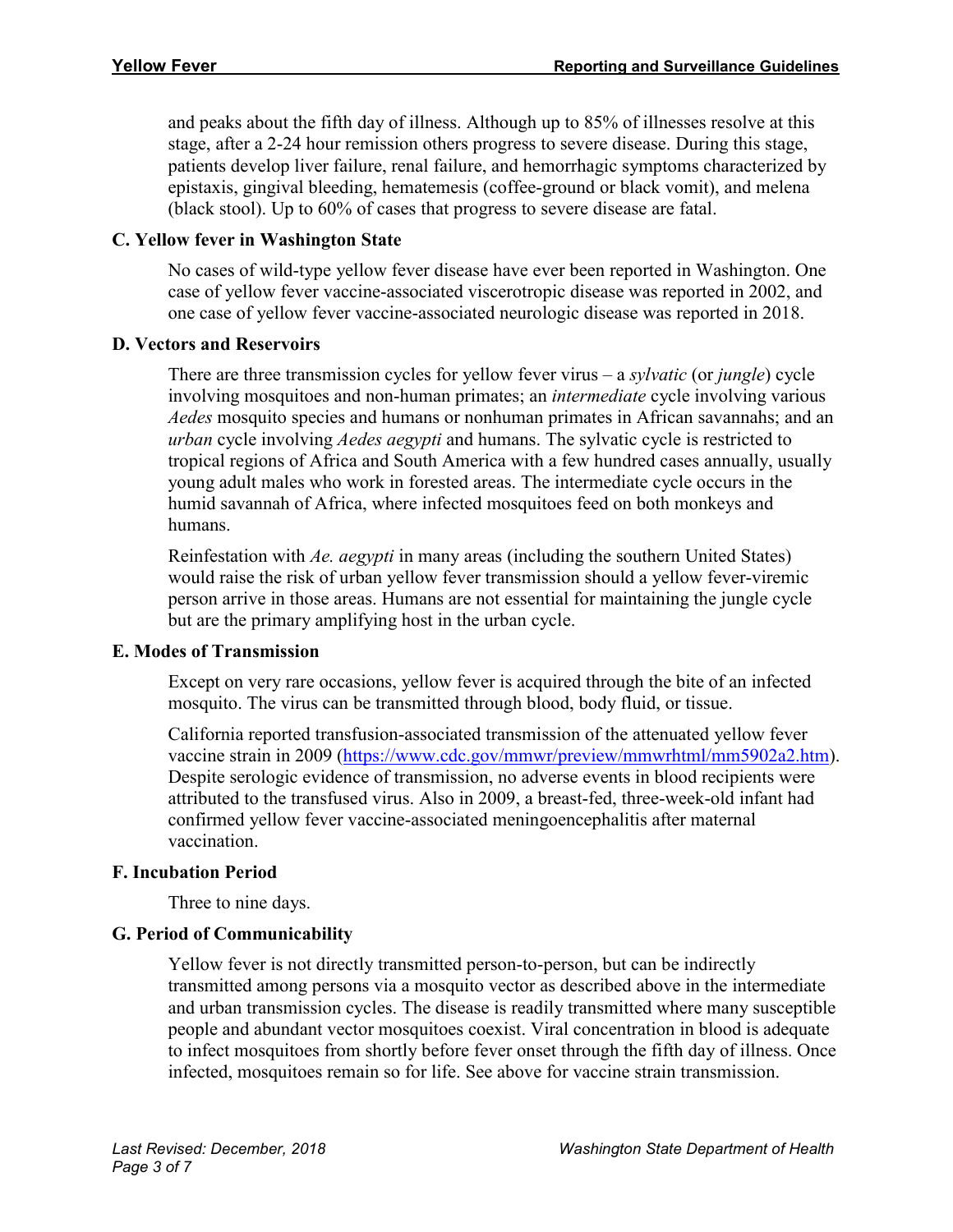#### **H. Treatment**

Treatment is supportive, often involving hospitalization with intensive care therapy. NSAIDs should be avoided, as they can increase the risk of bleeding.

# **3. CASE DEFINITION**

#### **A. Clinical Criteria**

A clinically compatible case of yellow fever is defined as:

- Acute illness with at least one of the following: fever, jaundice, or elevated total bilirubin ≥3 mg/dl, AND
- Absence of a more likely clinical explanation

#### **B. Laboratory Criteria**

#### **Confirmatory laboratory evidence:**

- Isolation of yellow fever virus from, or demonstration of yellow fever viral antigen or nucleic acid in, tissue, blood, CSF, or other body fluid AND no history of yellow fever vaccination within 30 days before onset of illness unless there is molecular evidence of infection with wild-type yellow fever virus, or
- Four-fold or greater rise or fall in yellow fever virus-specific neutralizing antibody titers in paired sera, AND no history of yellow fever vaccination within 30 days before onset of illness, or
- Yellow fever virus-specific IgM antibodies in CSF or serum with confirmatory virusspecific neutralizing antibodies in the same or a later specimen, AND no history of yellow fever vaccination.

#### **Presumptive laboratory evidence:**

Yellow fever virus-specific IgM antibodies in CSF or serum, AND negative IgM results for other arboviruses endemic to the region where exposure occurred, AND no history of yellow fever vaccination.

#### **Epidemiologic linkage:**

Epidemiologically linked to a confirmed yellow fever case, or visited or resided in an area with a risk of yellow fever in the 2 weeks before onset of illness.

#### **C. Case Definition (2019)**

*Probable:* a clinically compatible case with epidemiologic linkage AND presumptive laboratory evidence.

*Confirmed:* a clinically compatible case that is laboratory confirmed.

# **4. DIAGNOSIS AND LABORATORY SERVICES**

#### **A. Diagnosis**

Laboratory diagnosis is often made by demonstrating the presence of yellow feverspecific RNA by PCR, specific immunoglobulin M (IgM) in early sera, or a rise or fall in yellow fever-specific neutralizing antibody titers in paired acute and convalescent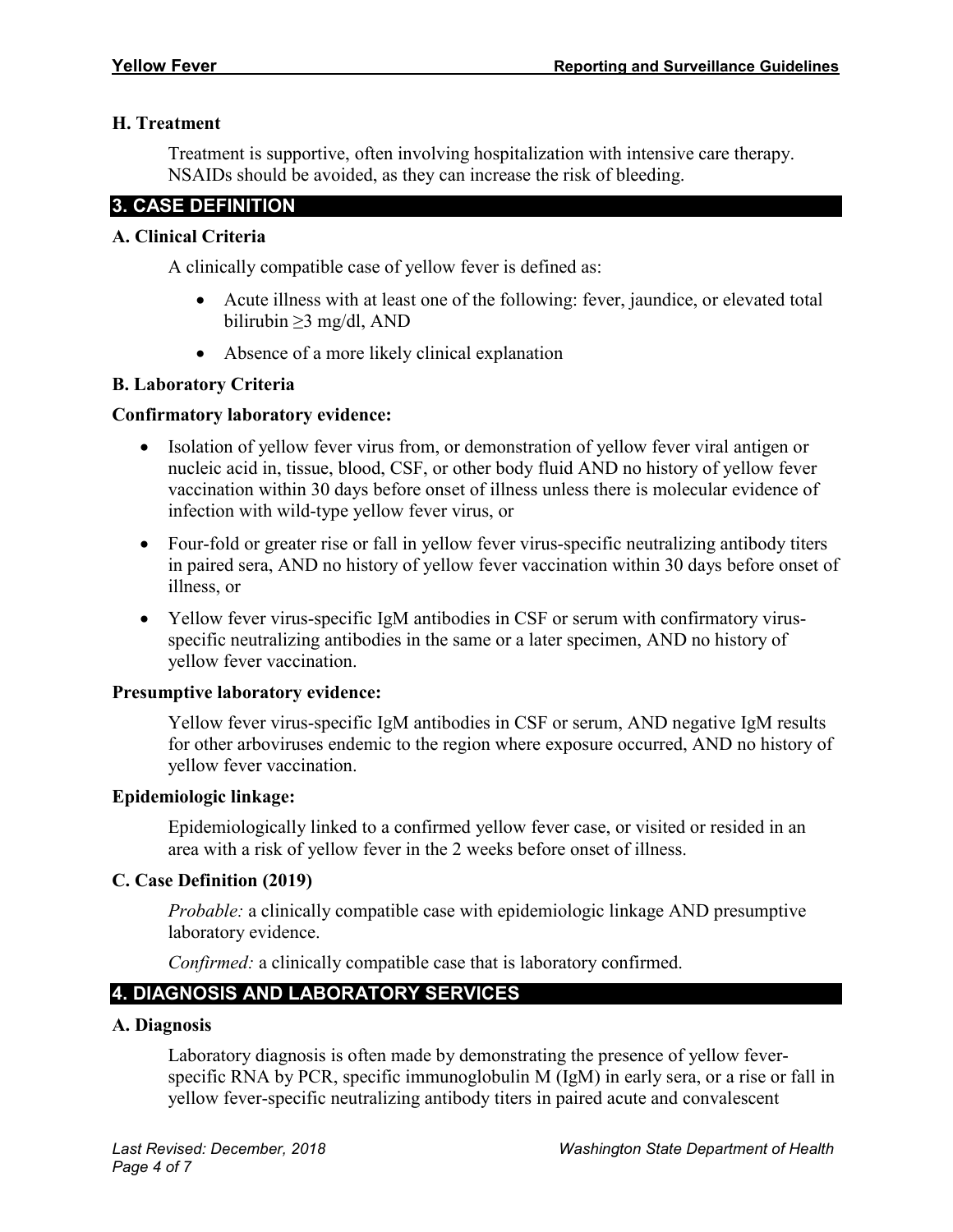samples. Diagnosis is complicated by serologic cross-reactivity with other flaviviruses and persistent IgM from vaccination. In fatal cases, nucleic acid amplification, histopathology with immunohistochemistry, and virus culture of biopsy or autopsy tissues can also be positive.

#### **B. Tests Available at the Washington State Public Health Laboratories (PHL)**

PHL does not perform testing for yellow fever but will forward specimens to the Centers for Disease Control and Prevention (CDC) for testing. Please contact the Office of Communicable Disease Epidemiology (206-418-5500) for approval prior to submitting specimens. Patient history must include recent travel to a known endemic area to be eligible for testing. Serum, CSF, biopsy tissue, and autopsy specimens can be tested.

Note that PHL require all clinical specimens have two patient identifiers, a name **and** a second identifier (e.g., date of birth) both on the specimen label and on the submission form. Due to laboratory accreditation standards, specimens will be rejected for testing if not properly identified. Also include specimen source and collection date.

#### **C. Specimen Collection**

Serum or CSF should be refrigerated and transported cold. Frozen serum or CSF are also acceptable. It is strongly recommended to collect both acute and convalescent (2 weeks later) specimens.

Specimens should be submitted with a completed PHL Serology Submission form available at:<https://www.doh.wa.gov/Portals/1/Documents/5230/302-017-SerVirHIV.pdf>

Please call PHL for instructions for shipping specimens other than serum.

# **5. ROUTINE CASE INVESTIGATIONS**

**Since yellow fever rarely occurs in the United States, call Office of Communicable Disease Epidemiology (206-418-5500 / 877-537-4344) to discuss a case investigation.** Interview the case and others who may be able to provide pertinent information.

#### **A. Evaluate the Diagnosis**

In general, test for other agents including other arboviruses unless the case is severely ill with liver failure, renal failure, and hemorrhagic symptoms. If the case tests positive for yellow fever at a laboratory other than a public health laboratory or CDC, facilitate transport of the specimen to Washington State Public Health Laboratories for further testing.

#### **B. Identify Potential Sources of Infection**

Obtain a travel history and ask about mosquito exposures in endemic areas during the likely exposure period:<https://wwwnc.cdc.gov/travel/diseases/yellow-fever>

#### **C. Identify Potentially Exposed Persons**

Identify other persons who traveled with the case. If these contacts have symptoms consistent with yellow fever, refer them to a health care provider and arrange for laboratory testing. Determine if the patient donated blood during the communicable period. If the patient donated blood, other body fluids, or tissues, inform the agency of the potential exposure.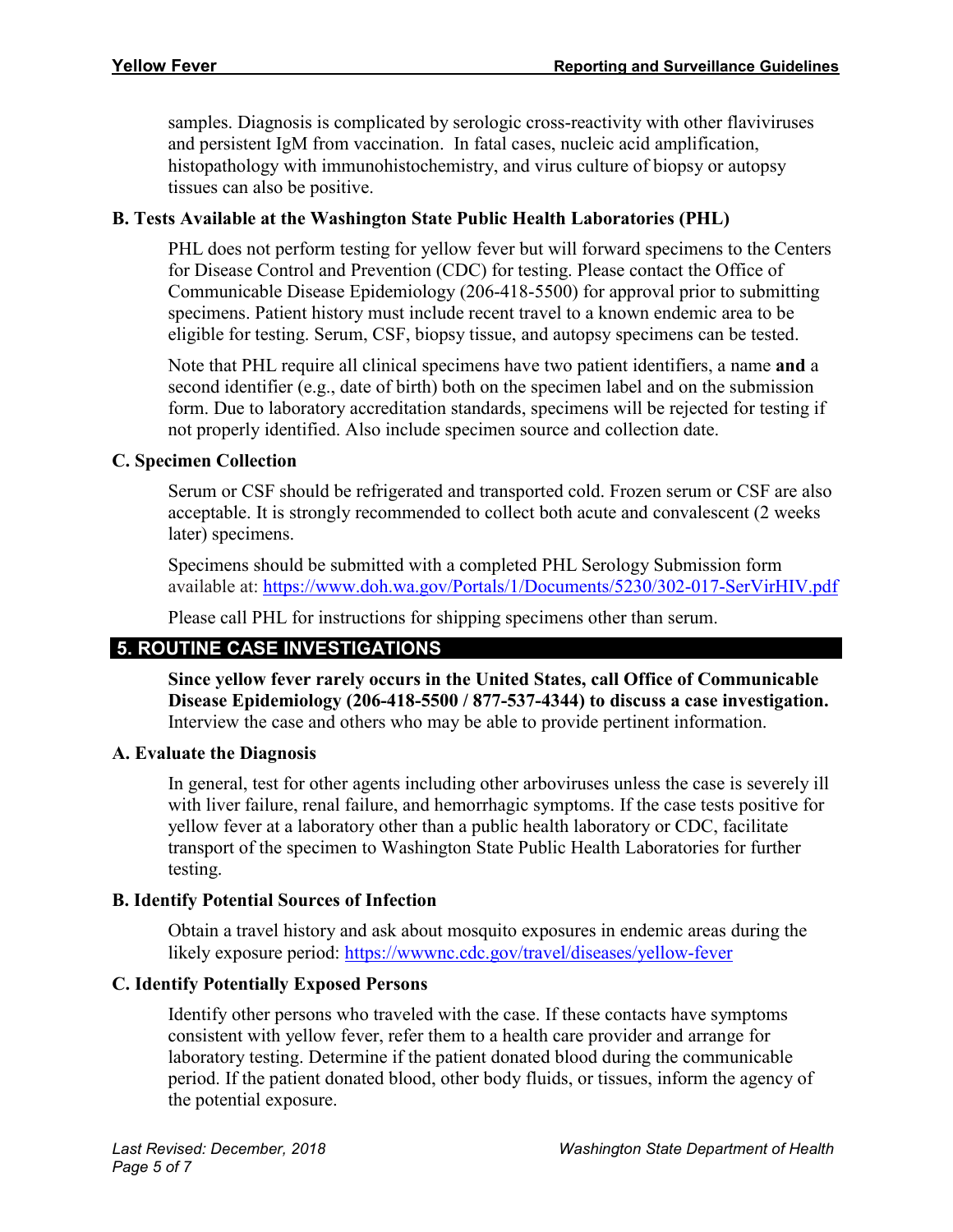#### **D. Infection Control / Case Management**

- 1. Hospitalized patients should be cared for using standard precautions.
- 2. Patients being treated for yellow fever in the United States should be sequestered from mosquitoes while viremic to avoid urban transmission. Given that *Ae. aegypti,* the principle mosquito vector, is not endemic to Washington State, the risk of the case infecting mosquitoes which could subsequently infect other humans is very low. This is not true in many other areas in the United States.

# **6. MANAGING SPECIAL SITUATIONS**

There have been reports of rare but serious events following yellow fever vaccination. These events include anaphylaxis, yellow fever vaccine-associated viscerotropic disease (YEL-AVD), and yellow fever vaccine-associated neurologic disease (YEL-AND). CDC can provide laboratory testing support for suspected YEL-AVD and YEL-AND cases. Findings of yellow fever virus-specific neutralizing antibodies in a clean (not RBC contaminated) CSF specimen following vaccination support invasion of the vaccine virus into the CNS. Cases of yellow fever vaccine reaction can be reported using the yellow fever form in WDRS. Healthcare providers are encouraged to report all adverse events that might be caused by vaccination to the [CDC/FDA Vaccine Adverse Events Reporting](https://vaers.hhs.gov/index)  [System \(VAERS\).](https://vaers.hhs.gov/index)

# **7. ROUTINE PREVENTION**

For travel recommendation see

[https://wwwnc.cdc.gov/travel/yellowbook/2018/infectious-diseases-related-to](https://wwwnc.cdc.gov/travel/yellowbook/2018/infectious-diseases-related-to-travel/yellow-fever)[travel/yellow-fever](https://wwwnc.cdc.gov/travel/yellowbook/2018/infectious-diseases-related-to-travel/yellow-fever) and<https://www.cdc.gov/yellowfever/prevention/index.html>

#### **A. Immunization Recommendations**

For information about yellow fever vaccine recommendations, please see the 2010 and 2015 Yellow Fever Vaccine Recommendations of the Advisory Committee on Immunization Practices (ACIP),

[https://www.cdc.gov/mmwr/preview/mmwrhtml/rr5907a1.htm,](https://www.cdc.gov/mmwr/preview/mmwrhtml/rr5907a1.htm) [https://www.cdc.gov/mmwr/preview/mmwrhtml/mm6423a5.htm,](https://www.cdc.gov/mmwr/preview/mmwrhtml/mm6423a5.htm) and <https://www.cdc.gov/features/yellow-fever-vaccine/index.html> for travel destinations.

Note that some countries have entry requirements that include yellow fever vaccination.

As a precautionary measure, vaccination of nursing mothers should be avoided because of the small risk for the transmission of vaccine strain virus to the breast-fed infant. When travel of nursing mothers to high-risk yellow fever-endemic areas cannot be avoided or postponed, such persons can be vaccinated.

# **B. Other Prevention Recommendations**

When traveling in areas where yellow fever occurs (i.e., areas of Africa and South America), persons should avoid mosquito bites by:

• **Using mosquito repellant.** The most effective mosquito repellents contain the EPA approved active ingredients DEET (N, N-diethyl-m-toluamide), picaridin, oil of lemon eucalyptus, or IR3535. Read and follow instructions on the label.